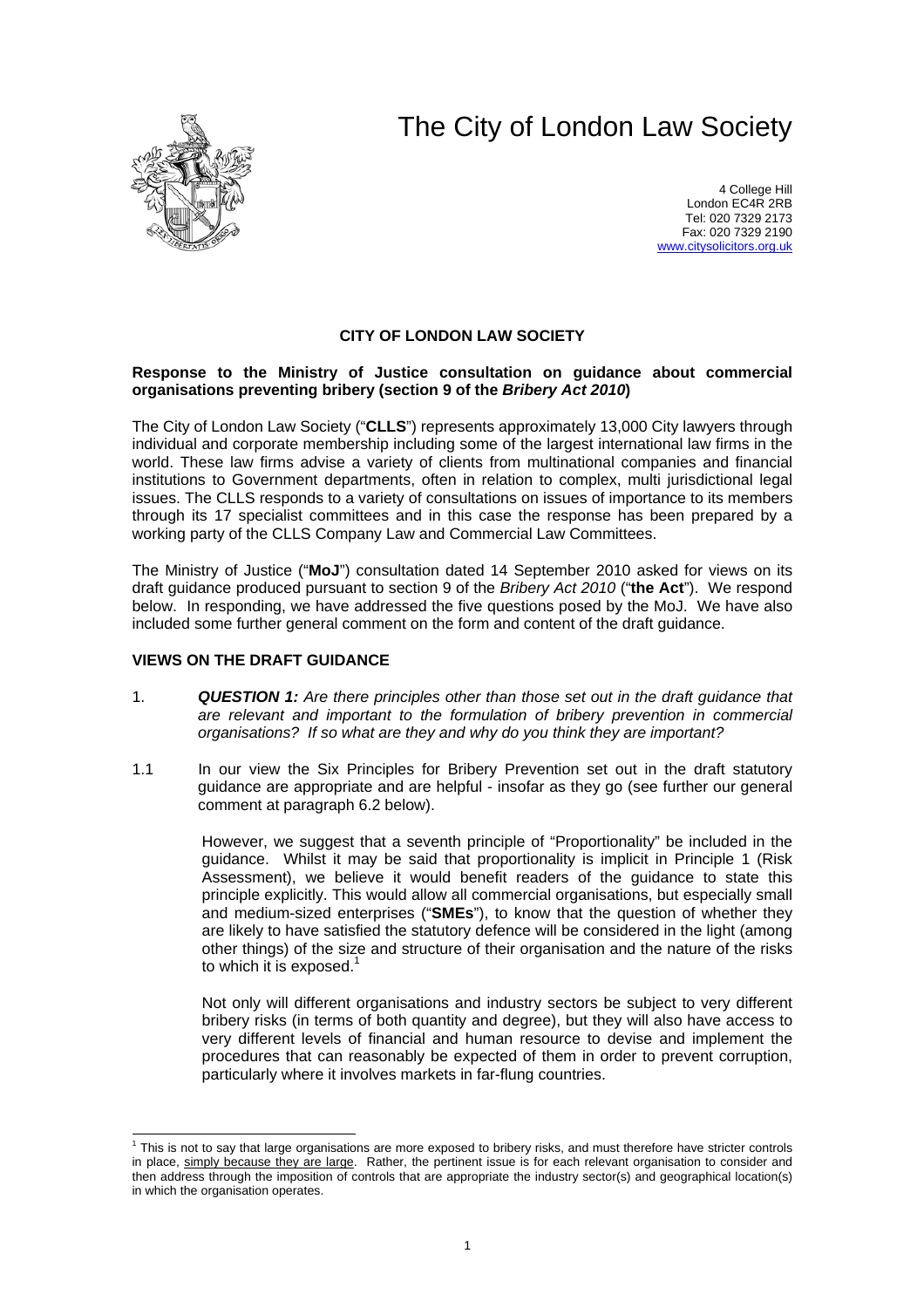- 1.2 Accordingly, the principle of "Proportionality" would operate so as to allow any organisation to assert in its defence that, even where bribery risks have been identified (in the context of a particular organisation's risk assessment), the organisation could not have been expected to expend disproportionate effort or resource, or to have disproportionately onerous procedures in place, in order to eliminate those risks. We believe that such an approach is consistent with the principles enunciated by Lord Bach<sup>[2](#page-1-0)</sup> in relevant parliamentary debates and correspondence.
- <span id="page-1-1"></span>1.3 The statutory language of section 7(2) uses the word "designed", and this will presumably be given its natural meaning. Accordingly, we think that it would also be helpful for the guidance to make it clear that the procedures that are required, and ultimately judged as to whether they are adequate, are those that are *designed* (that is to say, intended) to prevent bribery, with the result that a defence under section 7 (2) will not fail solely because the procedures did not in the event prevent bribery from occurring. Put another way, the mere fact that an offence has occurred under sections 1 or 6 of the Act by a person associated with the organisation should not of itself give rise to any presumption that the procedures which the organisation had in place in order to prevent bribery were not adequate. We believe the guidance would benefit from the inclusion of clarification along these lines.
- 2. *QUESTION 2: Are there any procedures other than those set out in the draft guidance that are relevant to a wide range of commercial organisations? If so what are they and why do you think they are important?*
- 2.1 One of our key concerns with the approach adopted in the draft guidelines is that they fail to provide any guidance on procedures as such, and instead confine themselves to giving high level discussion over principles. Whilst this may reflect the intention and policy of the Government (as is explained in the introductory section of the Consultation paper and in Annex A), it does not (in our view) fully discharge the Secretary of State's obligation to provide the procedural guidance required by section 9 of the Act; nor does it appear to achieve what Parliament intended when section 9 was introduced, on amendment, into the draft legislation. See further what is said at paragraph [6.2](#page-5-0) below.
- 2.2 See also our response to Question 3.
- 3. *QUESTION 3: Are there any ways in which the format of the draft guidance could be improved in order to be of more assistance to commercial organisations in determining how to apply the guidance to their particular circumstances?*
- 3.1 We have three comments to make in response to this question.
- 3.2 The first is that consideration should be given to whether the MoJ can assist commercial organisations by setting out certain categories of "minimum" procedures that all organisations, regardless of size, ought to have in place.
- 3.3 The second is that the guidance regarding Principle 3 (Due Diligence) should be expanded so as to make it clear that "adequate procedures" does not require an organisation to conduct anti-corruption due diligence in respect of its entire supply chain.
- 3.4 The third is that the guidance regarding Principle 4 (Clear, Practical and Accessible Policies and Procedures) should provide more detail (with examples) as to how a commercial organisation should determine what constitutes a person or entity over which it has "control", as well as guidance on whether commercial organisations will

<span id="page-1-0"></span> $\frac{1}{2}$ <sup>2</sup> Former Parliamentary Under Secretary of State.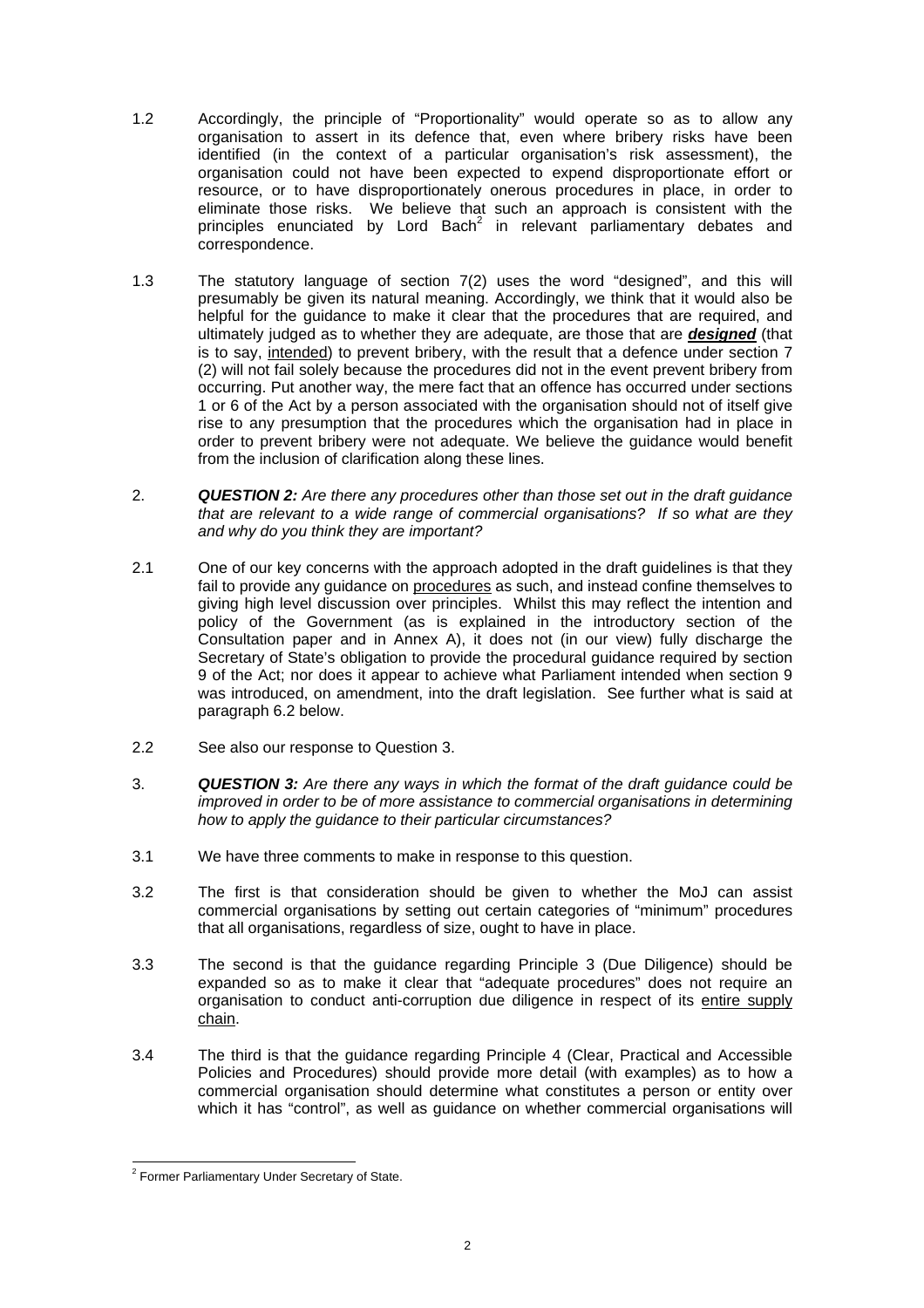be expected to report incidents of bribery it uncovers in relation to other commercial organisations or individuals.

## 3.5 **"Minimum" procedures**

- 3.5.1 For the avoidance of doubt, we do not propose that any notion of "minimum" procedures ought to supplant "adequate" procedures as the standard by which the section 7(2) defence is to be judged. In other words, organisations which are able to demonstrate that they have "minimum" procedures in place to prevent bribery would still need to demonstrate that those procedures are "adequate" - in light of their particular risk profile - in order to make out the defence.
- 3.5.2 However, we do think it would be appropriate and helpful for the MoJ to articulate those categories of procedures which every organisation, regardless of size, ought to have in place. By including specific categories of procedures the guidance would provide organisations with: (i) a level foundation upon which to build further procedures, if necessary; and (ii) much needed certainty as to what is required of commercial organisations, which is important given that the Act is criminal legislation and the section 7 offence is one of strict liability. Also, the inclusion of guidance as to the minimum procedures required will reduce the burden on SMEs which are less able to afford the professional advice needed on how to apply the principles.
- 3.5.3 Any suggested categories of procedures would, of course, need to be those that even the smallest organisations would reasonably be able to put in place. We suggest the following categories of minimum procedures would be appropriate:
	- A documented risk assessment exercise;
	- A written procedure governing the appointment of third parties who are to perform services for or on behalf of the commercial organisation in, or in relation to, overseas countries (perhaps distinguishing between those in different countries, according to the perceived prevalence of bribery);
	- An employee training programme and inclusion of anti-corruption compliance in relevant<sup>3</sup> employees' performance review criteria;
	- Clear, accessible, written procedures for the escalation of concerns to appropriate levels within the organisation and prescribing how (and by whom) potential incidents are to be investigated; and
	- An annual review of the procedures and the results of such review by the board of directors or other appropriate governing body.

Whilst already implicit in the draft guidance, it would be helpful if the guidance explicitly allowed all organisations to take a risk-based approach and stated that the aim of such an approach is appropriate risk mitigation, rather than total risk elimination (as noted in our comments at paragraph [1.3](#page-1-1)  above).

3.5.4 Once again we make the point that section 9 requires the Secretary of State to publish guidance about procedures that commercial organisations can put in place to prevent associated persons from committing the offence of

<span id="page-2-0"></span><sup>-&</sup>lt;br>3  $3$  The guidance could provide organisations with discretion in determining which employees, if any, are "relevant" in this context, but should state that this issue must be determined in the context of the documented risk assessment exercise.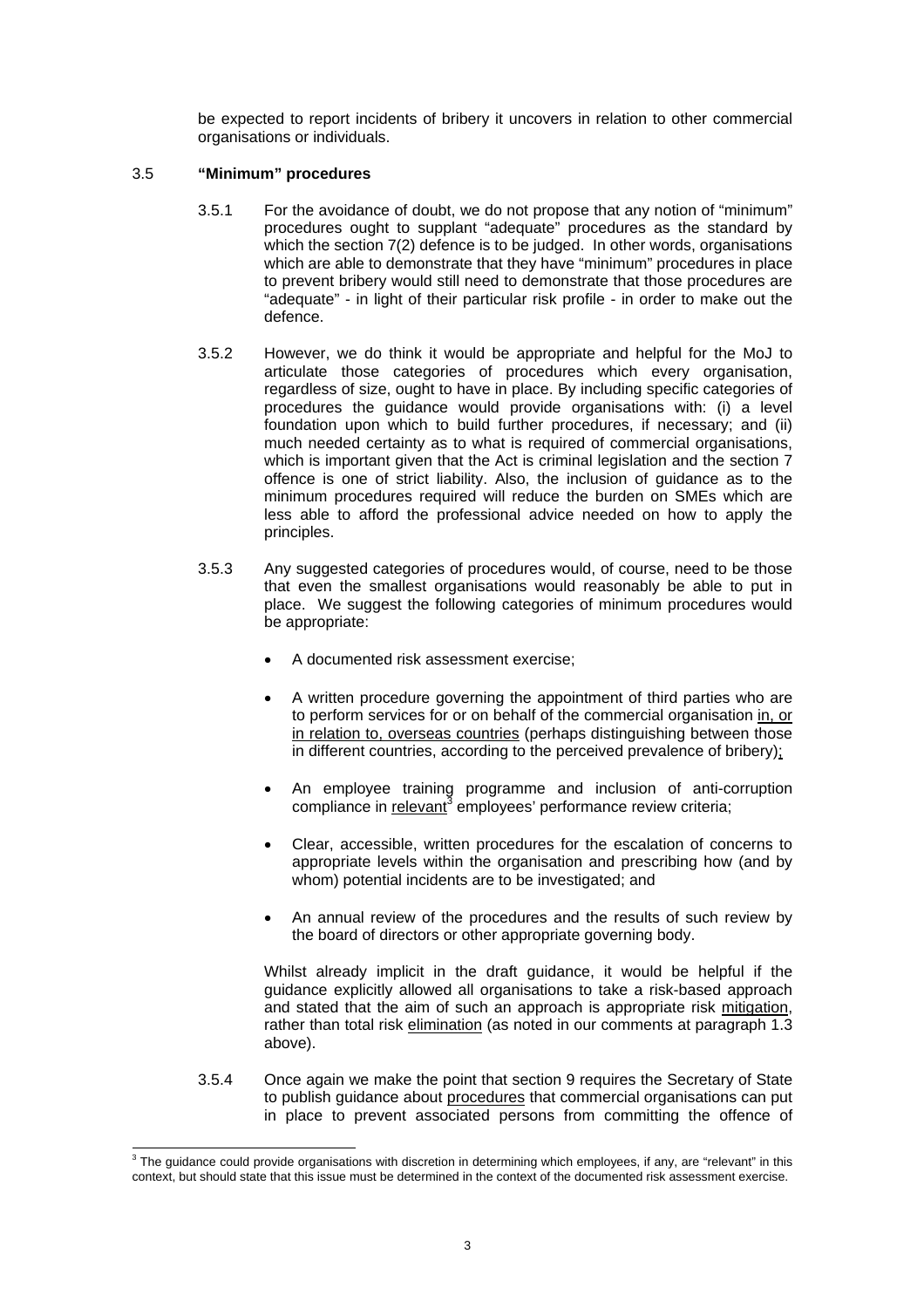bribery; we respectfully submit that in our view guidance confined to high level principles does not fully discharge the Secretary of State's statutory obligation.

## 3.6 **Suggested revision to Principle 3 (Due Diligence)**

- 3.6.1 Our second comment in response to Question 3 is that the guidance regarding Principle 3 (Due Diligence) should be expanded so as to make it clear that "adequate procedures" does not always require an organisation to conduct anti-corruption due diligence in respect of its entire supply chain.
- 3.6.2 By way of explanation: section 8 of the Act defines "associated person" as "*a person who performs services for or on behalf of"* the organisation (emphasis added). In addition, the section 7 offence itself requires that the underlying bribe must have been made with the intent (on the part of the "associated person") to either (a) obtain or retain business for the commercial organisation; or (b) obtain or retain an advantage in the conduct of business for the commercial organisation.[4](#page-3-0)
- 3.6.3 In our view, it is often the case that suppliers and other parts of an organisation's supply chain do not perform services "for or on behalf of" the organisation in a manner that engages the section 7 offence. There is a real distinction to be drawn between, on the one hand, third parties who are acting as an organisation's sales/marketing agents (and thus representing the organisation and seeking to "*obtain or retain business or an advantage in the conduct of business*" for it) and, on the other hand, third parties who are simply supplying the organisation with goods or services but who do not represent it nor, strictly speaking, have any intent to obtain or retain business (or an advantage in the conduct of business) for it.
- 3.6.4 Indeed, corruption involving an organisation's suppliers or supply chain is much more likely to flow in the other direction, with suppliers seeking (through advantages or incentives) to influence the relevant commercial organisation to prefer them over a competitor. However, the receipt of a bribe by a commercial organisation is entirely irrelevant to the section 7 offence as it cannot be the trigger for that offence. The section 9 guidance relates only to the section 7 offence, not to the Act as a whole.
- 3.6.5 Accordingly, the draft guidance's unqualified references to due diligence in respect of "suppliers" and the "supply chain" appear to go beyond what the law actually requires. In doing so, the guidance adds confusion and an additional layer of compliance burden. This is unnecessary and unlikely to have any value in reducing the incidence of bribery by persons performing services "for or on behalf of" commercial organisations. We would also submit that it is unrealistic and onerous to expect large global companies (some of which will have thousands of suppliers and supply chains with innumerable moving, and constantly changing, parts) to conduct anticorruption due diligence across all the actors in that supply chain.
- 3.6.6 The supply chain example is illustrative of the difficulty in applying the definition in practice, and it would be helpful if the guidance could give some further assistance on the application of Principle 3 to other business relationships. In any event, consideration should be given to providing further, specific guidance on the types of individuals and entities that are capable of being construed as "associated persons" - and the circumstances in which they will be so construed - so as to remove uncertainty. At the very least this guidance could describe the circumstances in which a subsidiary will/will not be considered to be performing services for or on behalf of its

<span id="page-3-0"></span> $\frac{1}{4}$  $4$  Sections 7(1)(a) and 7(1)(b) of the Act.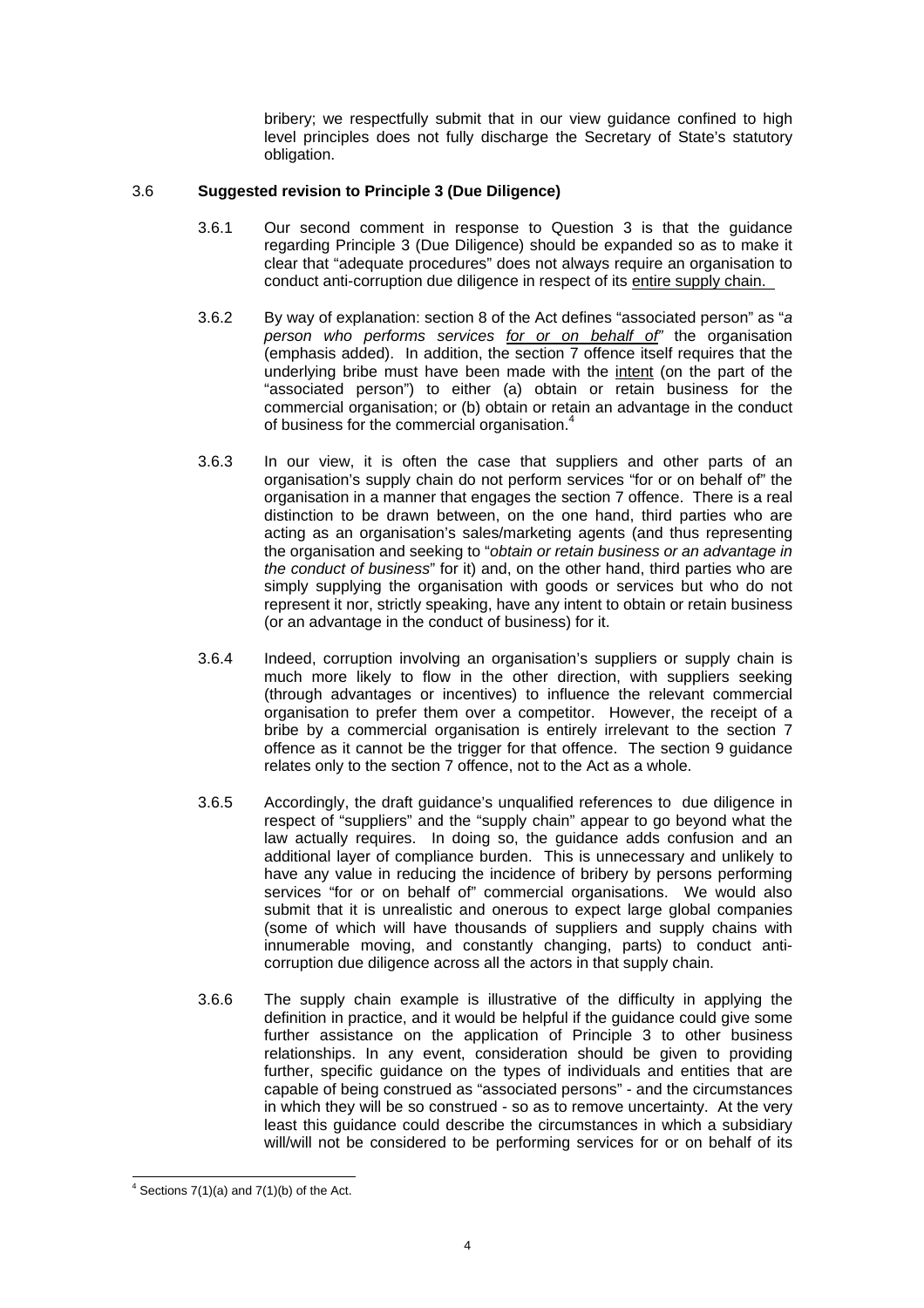parent company. In our view, it is clear that where a subsidiary is a separate business managed on a stand-along basis, it should not generally be considered to be providing services for and on behalf of the parent simply by virtue of the group relationship. It would be useful for the guidance to articulate the additional factors that would change this analysis so as to render the subsidiary an "associated person" for the purposes of section 8 of the Act.

## 3.7 **Suggested revision to Principle 4 (Clear, Practical and Accessible Policies and Procedures)**

- 3.7.1 Principle 4 of the draft guidance requires the anti-bribery policies and procedures of a commercial organisation to take account of the roles of "*all people and entities over which the commercial organisation has control*". It would be helpful if the guidance could again give more detail (with examples) as to how an organisation should determine what constitutes a person or entity over which it has control, with a view to helping an organisation to assess the extent to which it should seek to impose its corruption policies and procedures. What does "control" mean in this context? For example, would an organisation "control" an entity in which it holds only a minority equity or economic interest that carries veto rights (i.e. confers negative control) over key decisions?
- 3.7.2 There is some commentary in the notes to Principle 4 on management of incidents of bribery. Again, clearer guidance would be useful on whether there is any expectation that a commercial organisation should report incidents of bribery which it uncovers in relation to other commercial organisations or individuals.
- 4. *QUESTION 4: Are there any principles or procedures that are particularly relevant and important to small and medium sized enterprises that are not covered by the draft guidance and which should be? If so what are they and why do you think they are important?*
- 4.1 We have already discussed above our view that the guidance should include a seventh principle of "Proportionality". This principle is of particular relevance and importance to SMEs.
- 4.2 In addition, we believe that the MoJ should consider providing guidance to SMEs on when it would be permissible for them to rely upon (or at least take into account) a third party's status as an approved agent or service provider to a publicly-listed entity (particularly where that entity is a "household name" in the same industry sector as the SME) so as to minimise the due diligence burden on the SME when appointing that same third party to perform services for or on behalf of it.
- 4.3 For example, it should be reasonable and adequate for an SME in the defence sector to be able, in appropriate circumstances, to rely upon the fact that a proposed third party agent (i) has satisfied the anti-corruption requirements of a global, publicly-listed defence firm that can be expected to have in place established and rigorous antibribery preventative procedures of its own; and (ii) continues to be appointed by that firm, when determining how much of its own pre-appointment due diligence it needs to conduct on the third party.
- 4.4 We would note that the Joint Money Laundering Steering Group's guidance to the UK financial sector on prevention of money laundering/combating terrorist financing ("**JMLSG Guidance**") includes provisions which could inform the development of similar guidance in the context of anti-corruption compliance. See paragraphs 5.6.4 to 5.6.42 of the JMLSG Guidance.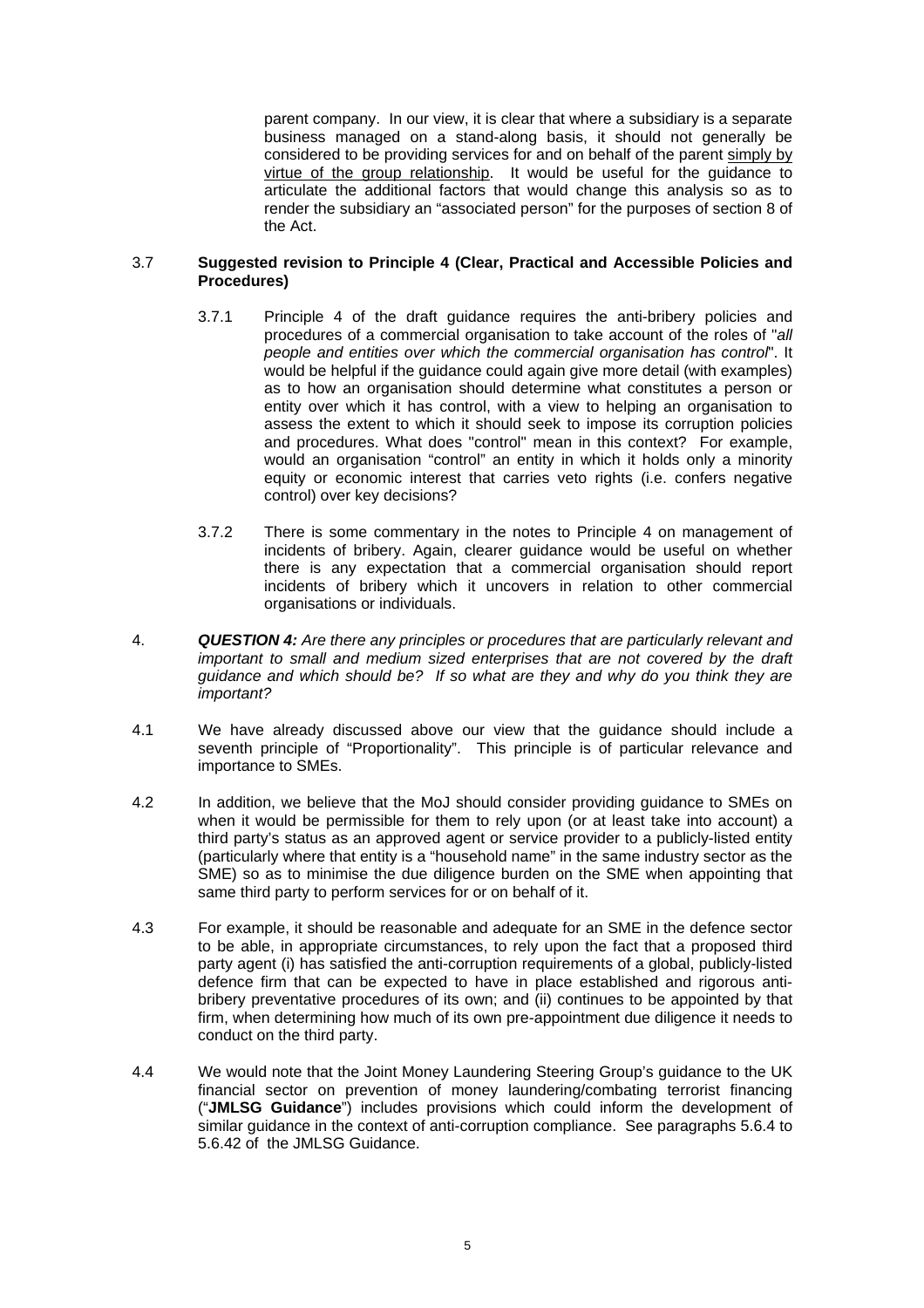- 5. *QUESTION 5: In what ways, if any, could the principles in the draft guidance be improved in order to provide more assistance to small and medium sized enterprises in preventing bribery on their behalf?*
- 5.1 As noted above, we consider that the introduction of a seventh overriding principle of proportionality will be of specific benefit to SMEs.
- 5.2 Other more specific guidance targeted at SMEs would also be of value.

For example, SMEs could be given explicit guidance on when they will be expected (if ever) to incur the cost and burden of providing anti-corruption training to overseas third parties. Given their likely resource constraints (particularly in the current economic environment), it would be impractical and disproportionate to expect SMEs to go to such lengths other than in the most acute situations. One possible way to approach this - and in doing so remove all doubt - would be to identify those countries or territories where the risk of corruption is sufficiently high<sup>[5](#page-5-1)</sup> that  $all$  companies (including SMEs) must provide anti-corruption training to any third parties they appoint to perform services on their behalf in those countries or territories. Thus, for example, the guidance could state that where a country or territory has a score of 2.0 or less on the most recent edition of the Corruption Perceptions Index, third party training is required, but possibly not otherwise. Such guidance would provide much needed certainty to SMEs and would be proportionate in view of resource constraints affecting SMEs, as well as the weaker bargaining power that SMEs can be expected to command in their trading dealings with third parties when compared with larger, multinational concerns.

5.3 Some similar scoring system could be considered in terms of the specific procedures and measures required in order to comply with Principle 2.

# 6. **FURTHER COMMENTS**

We offer the following general observations.

# 6.1 **Scope**

6.1.1 We think it would be helpful if the Ministry of Justice could clarify in the guidance what is meant by "*carries on business, or part of a business in the United Kingdom*" (see section 7(5) of the Act). For example, does this mean that a "relevant commercial organisation" includes foreign companies with no physical presence in the UK but with a listing on, for example, the Official List or on the Alternative Investment Market? What about foreign companies with no physical presence in the UK but who trade through UK agents with authority to contract on their behalf in the UK?

## 6.2 **Prosecutorial discretion**

<span id="page-5-0"></span>6.2.1 It is a basic canon of English jurisprudence that our criminal law must be clear and accessible, and that citizens of the UK must be capable of knowing in advance what behaviour is permitted and what is illegal. The reasons for this are twofold: (i) the power of the State must be effectively limited; and (ii) individuals (as well as commercial organisations) must be given sufficient information to enable them to make rational choices as to their behaviour.

> In the context of the new offence created by section 7 of the Act, all commercial organisations subject to the Act are entitled to certainty in

<span id="page-5-1"></span><sup>-&</sup>lt;br>5 <sup>5</sup> By reference to a single, reputable source such as Transparency International's Corruption Perceptions Index.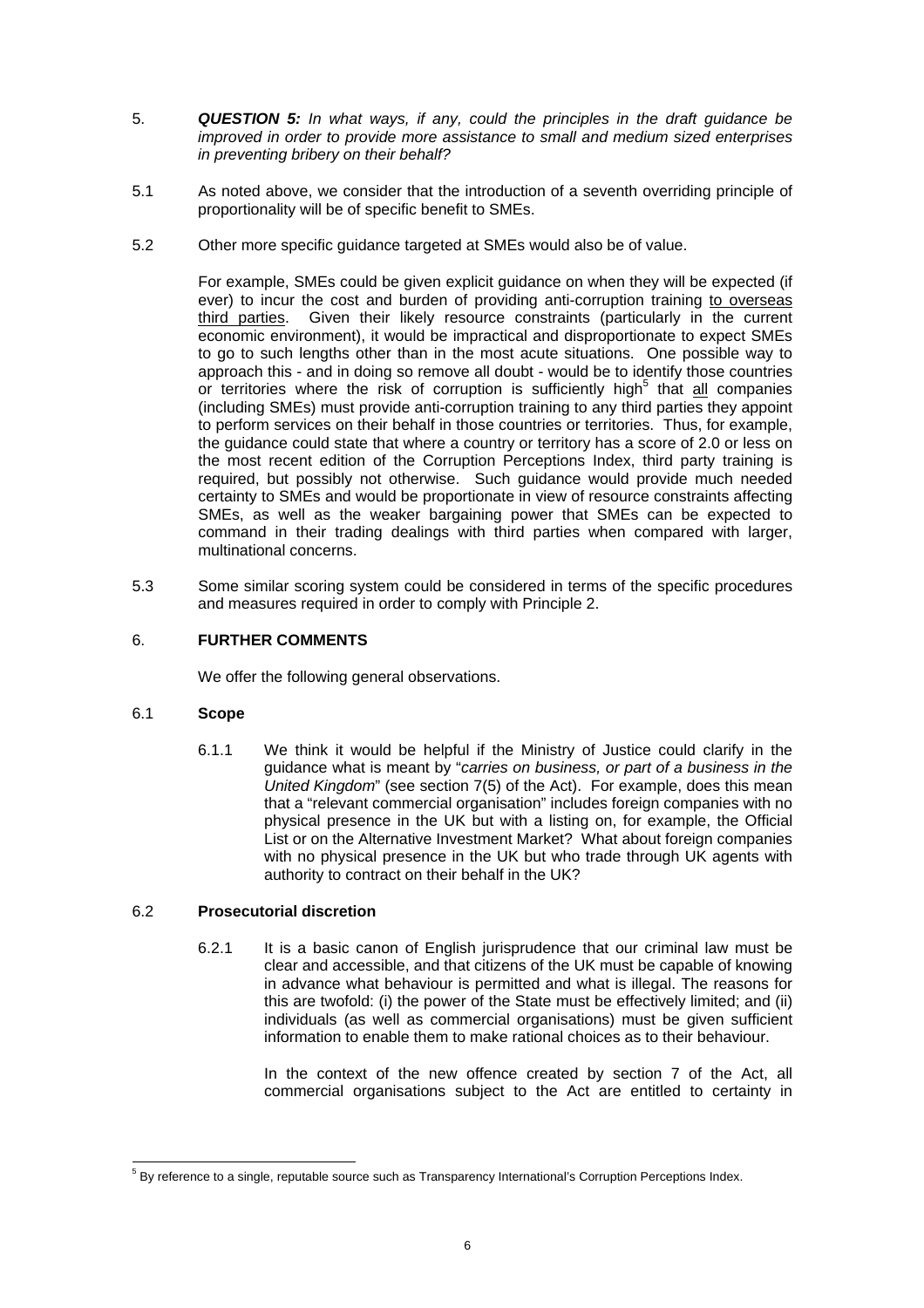circumstances where - in order to avoid a strict liability criminal offence $^6$  $^6$  they will have to demonstrate to a jury that their procedures to prevent bribery are "adequate".<sup>[7](#page-6-1)</sup>

6.2.2 It is widely acknowledged that the offences created by the new Act are widely drawn and as a result of their wide scope the Act outlaws conduct that in many other countries would be permitted and perfectly lawful.

> There is tacit recognition of this in the Consultation paper, where it is stated (by way of example) that prosecutorial discretion will be exercised with a "degree of flexibility in order to ensure the just and fair operation of the Act".

- 6.2.3 It is respectfully submitted that this is an unsatisfactory approach. In order to provide the degree of certainty that is required in relation to our criminal code, and which every commercial organisation is entitled to expect in order to avoid committing an offence under section 7 of the Act, it is to our mind essential that adequate guidance is given, and publicised, as to the procedures that are expected in order for organisations to be able to rely on the defence offered by subsection 7(2). That surely is the reason why the Secretary of State was placed under an obligation to publish the guidance referred to in section 9.
- 6.2.4 However, we do not believe this is achieved through the structure of the guidelines that have been published in draft. In short, and as stated above, we do not consider that guidance given in respect only of applicable principles discharges the Secretary of State's statutory obligation to publish guidance about procedures.
- 6.2.5 Whilst the Attorney General's forthcoming prosecutorial guidelines may assist in providing further information about the approach to be adopted by the prosecuting authorities in considering whether to prosecute or not, we believe that individuals and commercial organisations cannot be expected to accept a general assurance about prosecutorial discretion as being sufficient quidance.

#### 6.3 **Hospitality and promotional expenditure**

6.3.1 It is unfortunate that the Act does not include some limited "safe harbours" such as those found in the US *Foreign Corrupt Practices Act 1977* ("**FCPA**") in relation to reasonable and bona fide hospitality and promotional expenditure.

> We believe the absence of safe harbours puts UK businesses at a competitive disadvantage, especially against US companies.

- 6.3.2 Through the guidance (or perhaps through the Attorney General's forthcoming prosecutorial guidelines, if the contents of these are to be made publicly available), the MoJ has an opportunity to ameliorate the difficulty which many commercial organisations are likely to face.
- 6.3.3 Whilst the absence of any safe harbour exemptions may not be of such concern in the context of the section 1 offence (given that it requires the prosecutor to prove that hospitality or promotional expenditure was intended to induce a person to perform improperly a relevant function or activity), we

<span id="page-6-0"></span><sup>-&</sup>lt;br>6  $6$  Which could have severe economic and reputational implications, not least of these being the mandatory debarment from eligibility to tender for public contracts anywhere in the European Union for an indefinite period of time pursuant to Article 45 of the 2004 EU Public Procurement Directive.

<span id="page-6-1"></span><sup>&</sup>lt;sup>7</sup> In circumstances where the jury will be looking at this issue retrospectively after there has been a failure to prevent the bribery in question.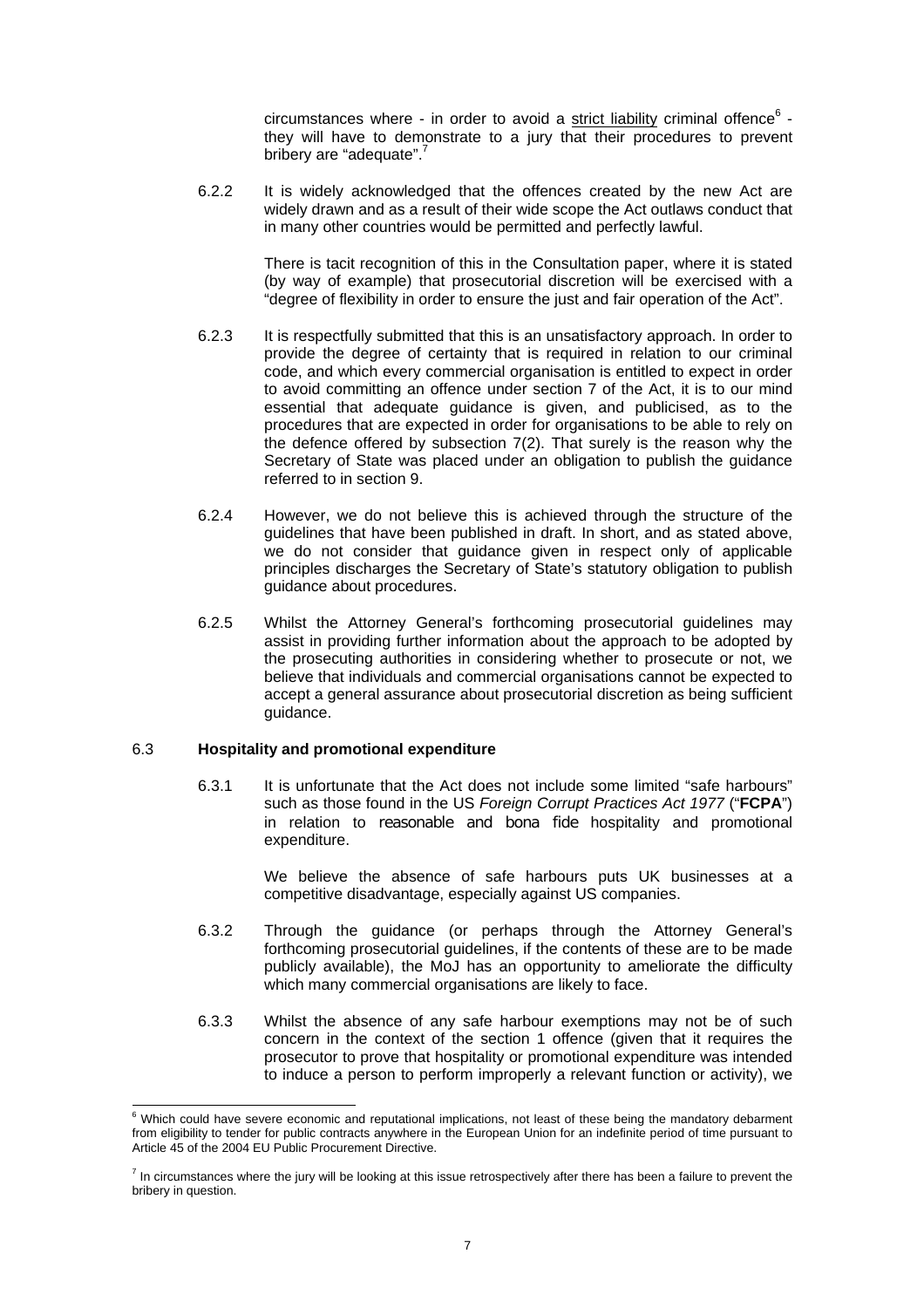do not think the absence of safe harbours in the context of the section 6 offence is commercially sensible.

- 6.3.4 This is because the section 6 offence is very broadly drafted and, on its face, imposes criminal liability in respect of even small financial or other advantages that merely "influence" a foreign public official in his or her official role: in order to achieve a conviction, the prosecutor does not even have to prove that such influence was in any manner improper or corrupt.
- 6.3.5 We therefore believe that the guidance (or, if more appropriate, the Attorney General's prosecutorial guidelines if generally published) should offer some clear and specific guidance on the monetary levels of hospitality and promotional expenditure that would not give rise to prosecution; this could be confined to hospitality and promotional expenditure relating to government officials.
- 6.3.6 The introduction of clear and specific guidance of this type would provide UK individuals and companies that regularly interact with such officials a sufficient safeguard and would go some way towards redressing the competitive disadvantage likely to be suffered by UK businesses.

## 6.4 **Facilitation payments**

- 6.4.1 For reasons which are similar to those underpinning our general comments and those above regarding hospitality and promotional expenditure, we believe that commercial organisations ought to be provided with more detailed guidance and assistance in dealing with the problem of petty extortion by low-level government (and other) functionaries.
- 6.4.2 As noted above, it may be that the Attorney General's forthcoming prosecutorial guidelines are a more appropriate place for such guidance if these guidelines are to be generally published, but otherwise it would certainly be helpful if, by way of example, the guidance were to indicate that there would be a type and level of "facilitation payment" that would be disregarded when considering prosecution under section 7 of the Act. This was offered by Lord Bach during Parliamentary debate. Also, we would observe that other countries which outlaw facilitation payments (such as The Netherlands), have nevertheless issued clear enforcement guidelines which (in the case of The Netherlands) explicitly state that the Dutch Public Prosecution Office will not prosecute Dutch individuals or legal persons who make payments falling within the scope of the OECD definition of facilitation payment.
- 6.4.3 Moreover, given that a "facilitation payment" can trigger a section 6 offence no matter how small the payment is, we believe that the guidance should go further in giving individuals and commercial organisations clear and specific guidance on how to deal with petty corruption, as well as a *de minimis*, monetary threshold below which, as in The Netherlands, a one-off facilitation payment would not give rise to prosecution under section 6.
- 6.4.4 Once again, we do not consider that blanket statements regarding prosecutorial discretion offer sufficient certainty.

#### 6.5 **Intelligence gathering**

6.5.1 In order to assist the Government in its desire to tackle the corrosive effect of petty extortion by low-level government (and other) functionaries in foreign countries, UK commercial organisations could be encouraged to collate and report intelligence on the petty extortion they encounter abroad. They